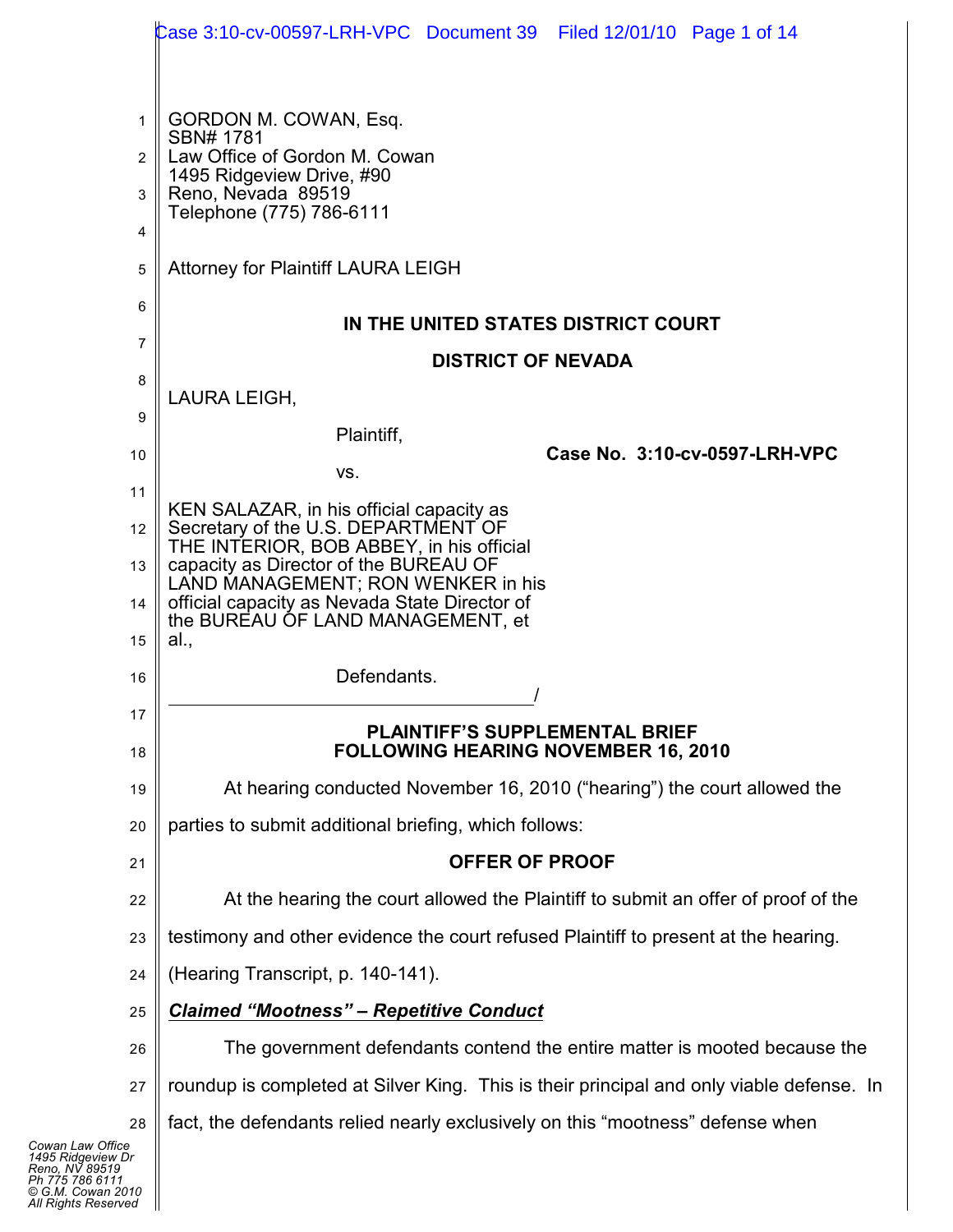## Case 3:10-cv-00597-LRH-VPC Document 39 Filed 12/01/10 Page 2 of 14

1 2 3 choosing to avoid responding to other matters raised in Plaintiff's Amended Motion for Preliminary Injunction. [See Plaintiff's Amended Motion (Doc 16, filed 10/01/10); and, compare Defendants' "opposition" (Doc 22 filed 10/15/10, p. 2 of 4)].

4 5 6 7 8 The court remains persuaded by the defendants' "mootness" argument. (See transcript, page 5 lines 2-7; page 5 lines 20-22; page 141 lines 4-8) [The court: "[i]nsofar as injunctive relief is concerned, it's moot, for the reason that I don't see anything to enjoin at this stage because the gathers have been completed." (Page 141 lines 5-8)].

- 9
- 10

*Mootness is inapplicable where the defendant ceases the offending conduct voluntarily but can repeat it*

11 The mere cessation of illegal activity in response to pending litigation does not

12 moot a case, unless the party alleging mootness can show that the "allegedly wrongful

13 behavior could not reasonably be expected to recur." *Friends of the Earth, Inc. v.*

14 *Laidlaw Envtl. Servs. (TOC), Inc.,* 528 U.S. 167, 189, 120 S.Ct. 693, 145 L.Ed.2d 610

15 (2000) (citation omitted). Without such an exception, "the courts would be compelled to

16 leave [t]he defendant ... free to return to his old ways." *Porter v. Bowen*, 496 F.3d 1009,

17 1017 (9th Cir.2007) (alterations in original) (quoting *United States v. Concentrated*

18 *Phosphate Exp. Ass'n,* 393 U.S. 199, 203, 89 S.Ct. 361, 21 L.Ed.2d 344 (1968)).

19 *Accord*, *Rosemere Neighborhood Ass'n v. U.S. Environmental Protection Agency*, 581

20 F.3d 1169 (9<sup>th</sup> Cir 2009).<sup>1</sup>

21

22 23 24 25 See also, *Roe v. Wade*, 410 U.S. 113, 93 S.Ct. 705,(1973) (Were pregnancy <sup>1</sup> termination make a case moot, litigation involving pregnancy would seldom survive stages of litigation. "If that termination makes a case moot, pregnancy litigation seldom will survive much beyond the trial stage, and appellate review will be effectively denied. Our law should not be that rigid. . . . . Pregnancy provides a classic justification for a conclusion of nonmootness. It truly could be 'capable of repetition, yet evading review')(cites omitted). *Id*, 410 U.S. at 125, 93 S.Ct. at 713.

26 27 28 Similarly with BLM roundups, if the termination of a roundup makes make moot a filed case, then because of the roundups' typical short duration, the government's offensive conduct at roundups would never be subject to judicial scrutiny. The typical roundup lasts in time ranging from four days to about 30 days. In 2010, there were thirty-two (32) BLM roundups completed, twenty (20) of which occurred in Nevada. In 2011 for the first quarter alone, there are sixteen (16) upcoming roundups scheduled by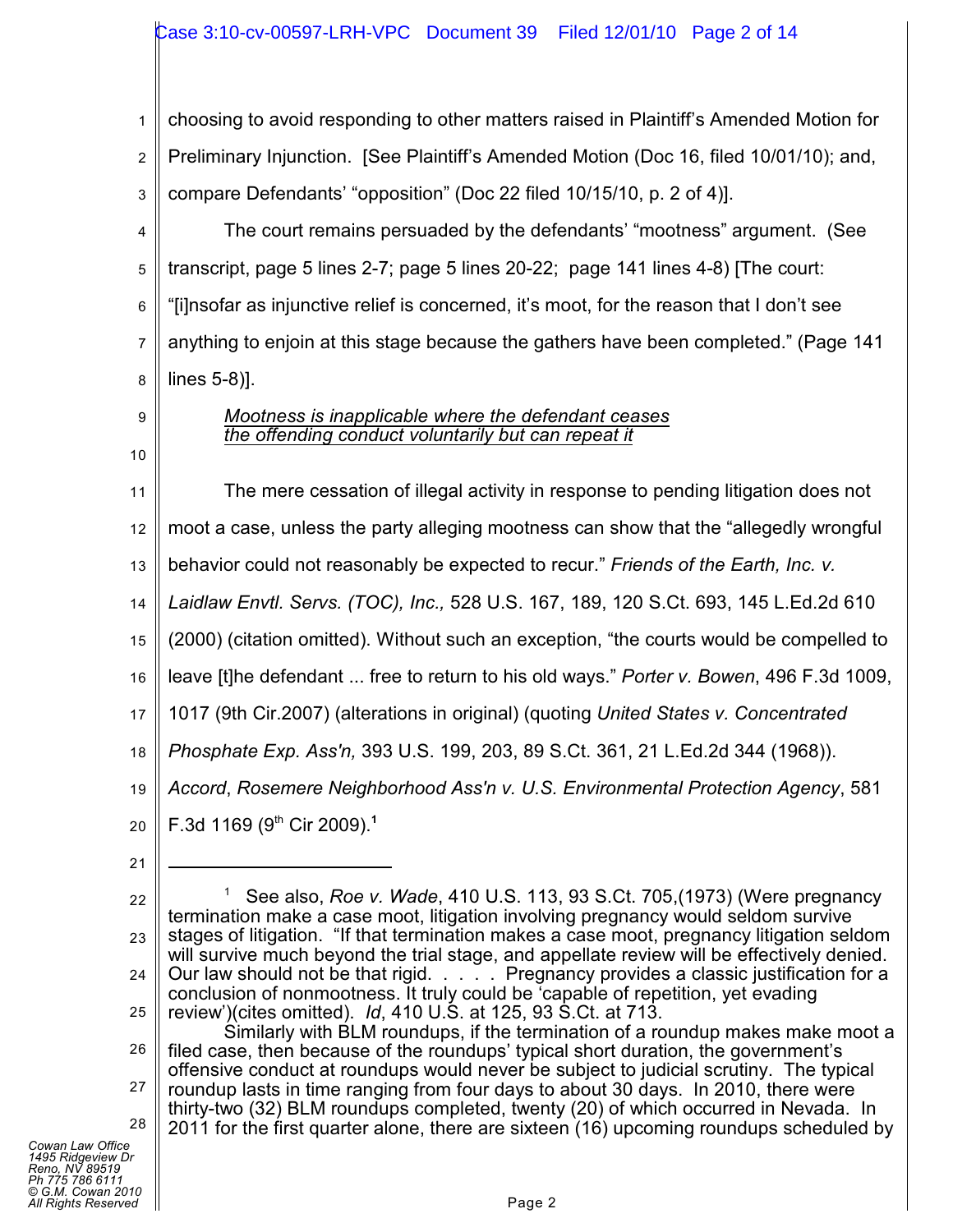1 2 3 In this instance the Plaintiff is compelled to carry the burden of producing evidence that the defendants' offending conduct would repeat time and time again. The court placed this burden on the wrong party.

4 5 6 7 8 9 10 11 12 13 14 15 16 17 18 19 20 21 22 Clearly, the BLM and Dept of Interior must demonstrate such proof where *they* claim the matter has been mooted by their cessation of the offending conduct. See, *Adarand Constructors Inc. v. Slater*, 528 U.S. 216, 120 S.Ct. 722 (2000); Voluntary cessation of challenged conduct moots a case, however, only if it is "*absolutely* clear that the allegedly wrongful behavior could not reasonably be expected to recur." *United States v. Concentrated Phosphate Export Assn., Inc.*, 393 U.S. 199, 203, 89 S.Ct. 361 (1968) (emphasis added). And the " 'heavy burden of persua[ding]' the court that the challenged conduct cannot reasonably be expected to start up again *lies with the party asserting mootness*." *Friends of Earth, Inc. v. Laidlaw Environmental Services (TOC), Inc.*, 528 U.S. 167, 189, 120 S.Ct. 693 (2000)(emphasis added) (quoting *Concentrated Phosphate Export Assn.*, *Inc.*, *supra*, 393 U.S. at 203, 89 S.Ct. 361). "It is no small matter to deprive a litigant of the rewards of its efforts, particularly in a case that has been litigated up to this Court and back down again. Such action on grounds of mootness would be justified only if it were absolutely clear that the litigant no longer had any need of the judicial protection that it sought. Because that is not the case here, the petition for writ of certiorari is granted, the judgment of the United States Court of Appeals for the Tenth Circuit is

*Cowan Law Office 1495 Ridgeview Dr Reno, NV 89519 Ph 775 786 6111 © G.M. Cowan 2010 All Rights Reserved* Page 3

23

<sup>24</sup> the BLM in Nevada (i.e. this very judicial district). Ms. Leigh was prepared to testify at the hearing to this information.

<sup>25</sup> 26 27 28 By example, the Silver King roundup activities lasted nineteen (19) days. This case commenced September 22, 2010. (See Doc 1). Plaintiff sought emergency relief via a TRO and Preliminary Injunction September 24, 2010 (See Docs 6 and 9). The court has yet to rule on the Preliminary Injunction originally brought sixty-eight (68) days past; yet the case is allegedly "moot" according to the defendants. "Our law should not be that rigid." *Roe v. Wade, supra.*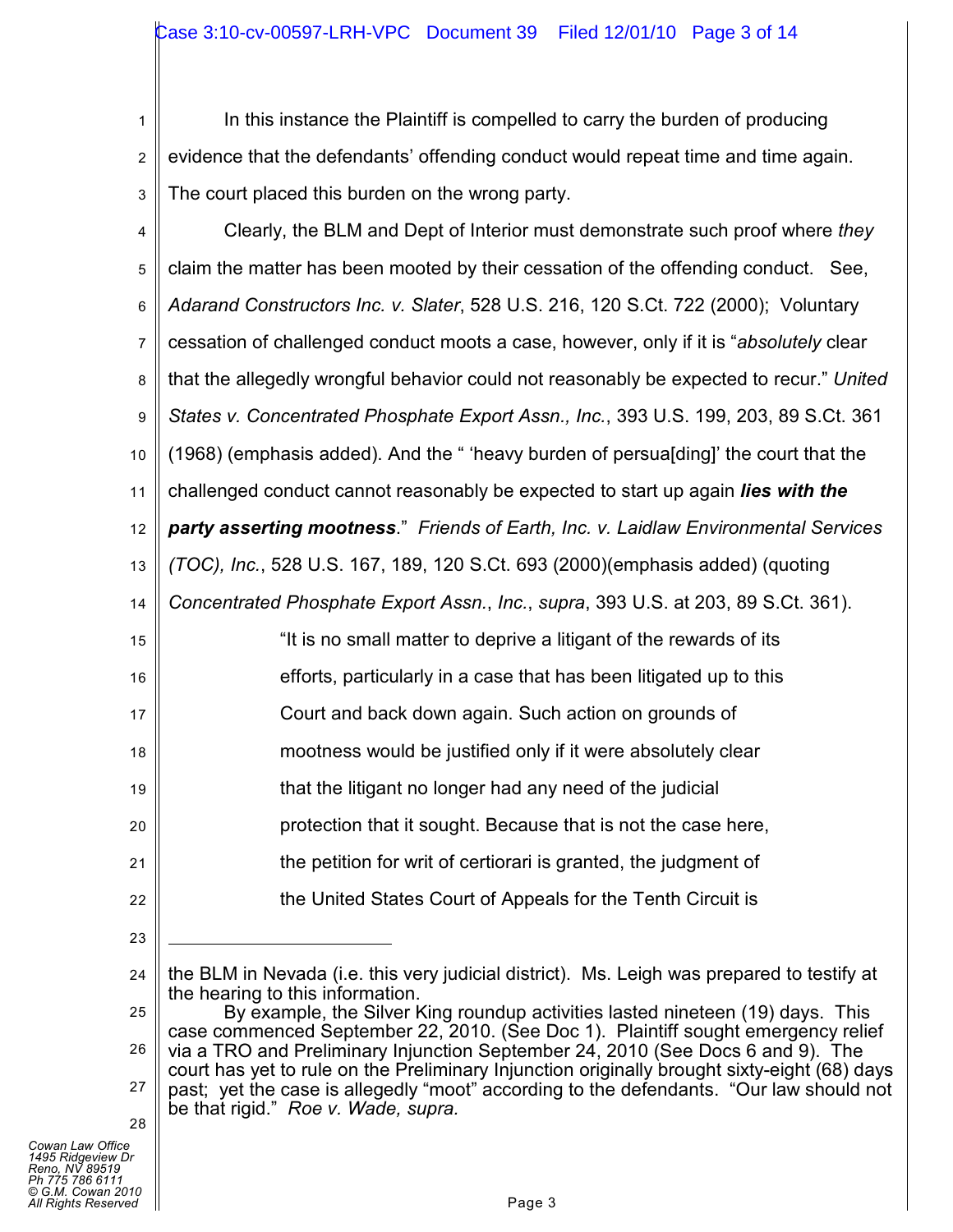|                                                                                                                        | Case 3:10-cv-00597-LRH-VPC Document 39    Filed 12/01/10    Page 4 of 14                                                                                                                                       |  |  |  |  |
|------------------------------------------------------------------------------------------------------------------------|----------------------------------------------------------------------------------------------------------------------------------------------------------------------------------------------------------------|--|--|--|--|
|                                                                                                                        |                                                                                                                                                                                                                |  |  |  |  |
| 1                                                                                                                      | reversed, and the case is remanded for further proceedings                                                                                                                                                     |  |  |  |  |
| 2                                                                                                                      | consistent with this opinion." Adarand, supra, 528 U.S. at                                                                                                                                                     |  |  |  |  |
| 3                                                                                                                      | 224, 120 S.Ct. 722.                                                                                                                                                                                            |  |  |  |  |
| 4                                                                                                                      | Where the same cast and characters from the BLM and Dept. of Interior conduct                                                                                                                                  |  |  |  |  |
| 5                                                                                                                      | these roundups in the same fashion, on a national scale and repeatedly, it is not likely                                                                                                                       |  |  |  |  |
| 6                                                                                                                      | these defendants are able to surpass this heavy burden.                                                                                                                                                        |  |  |  |  |
| 7<br>8                                                                                                                 | The court in hearing refused to allow Plaintiff to put in evidence of what<br>transpired at roundups occurring both prior and subsequent to Silver King<br>that relates to the defendants' claim of "mootness" |  |  |  |  |
| 9                                                                                                                      | The court allowed evidence of what transpired only at the Silver King roundup                                                                                                                                  |  |  |  |  |
| 10                                                                                                                     | (euphemistically referenced by the defendants as a "gather") but refused the Plaintiff's                                                                                                                       |  |  |  |  |
| 11                                                                                                                     | offer to provide evidence of the same type offensive conduct occurring at other                                                                                                                                |  |  |  |  |
| 12                                                                                                                     | roundups.                                                                                                                                                                                                      |  |  |  |  |
| 13                                                                                                                     | How the precluded evidence is relevant and helpful                                                                                                                                                             |  |  |  |  |
| 14                                                                                                                     | The purpose of such evidence is to demonstrate that the offensive conduct is                                                                                                                                   |  |  |  |  |
| 15                                                                                                                     | likely to be repeated, time and time again in the future, based on the defendants'                                                                                                                             |  |  |  |  |
| 16                                                                                                                     | continuing, historical perspective. This precluded evidence is clearly relevant on the                                                                                                                         |  |  |  |  |
| 17                                                                                                                     | issue of "mootness" and demonstrates that "mootness" does not apply in this                                                                                                                                    |  |  |  |  |
| 18                                                                                                                     | circumstance.                                                                                                                                                                                                  |  |  |  |  |
| 19                                                                                                                     | Precluding the Plaintiff from introducing evidence of what transpired at other                                                                                                                                 |  |  |  |  |
| 20                                                                                                                     | roundups in comparison to what occurred at Silver King also precludes her from                                                                                                                                 |  |  |  |  |
| 21                                                                                                                     | demonstrating that the defendants' reasoning behind the restrictions are arbitrary,                                                                                                                            |  |  |  |  |
| 22                                                                                                                     | capricious and are not consistent from roundup to roundup. This is relevant on                                                                                                                                 |  |  |  |  |
| 23                                                                                                                     | injunctive relief.                                                                                                                                                                                             |  |  |  |  |
| 24                                                                                                                     | Precluding the Plaintiff from introducing evidence of what transpired at other                                                                                                                                 |  |  |  |  |
| 25                                                                                                                     | roundups in comparison to what occurred at Silver King also precludes her from                                                                                                                                 |  |  |  |  |
| 26                                                                                                                     | demonstrating how outrageous the defendants' conduct has been toward her when                                                                                                                                  |  |  |  |  |
| 27                                                                                                                     | these defendants single-out the Plaintiff for more restrictive measures than those                                                                                                                             |  |  |  |  |
| 28                                                                                                                     | imposed on others, time and time again, roundup after roundup. This evidence is a                                                                                                                              |  |  |  |  |
| Cowan Law Office<br>1495 Ridgeview Dr<br>Reno. NV 89519<br>Ph 775 786 6111<br>© G.M. Cowan 2010<br>All Rights Reserved | Page 4                                                                                                                                                                                                         |  |  |  |  |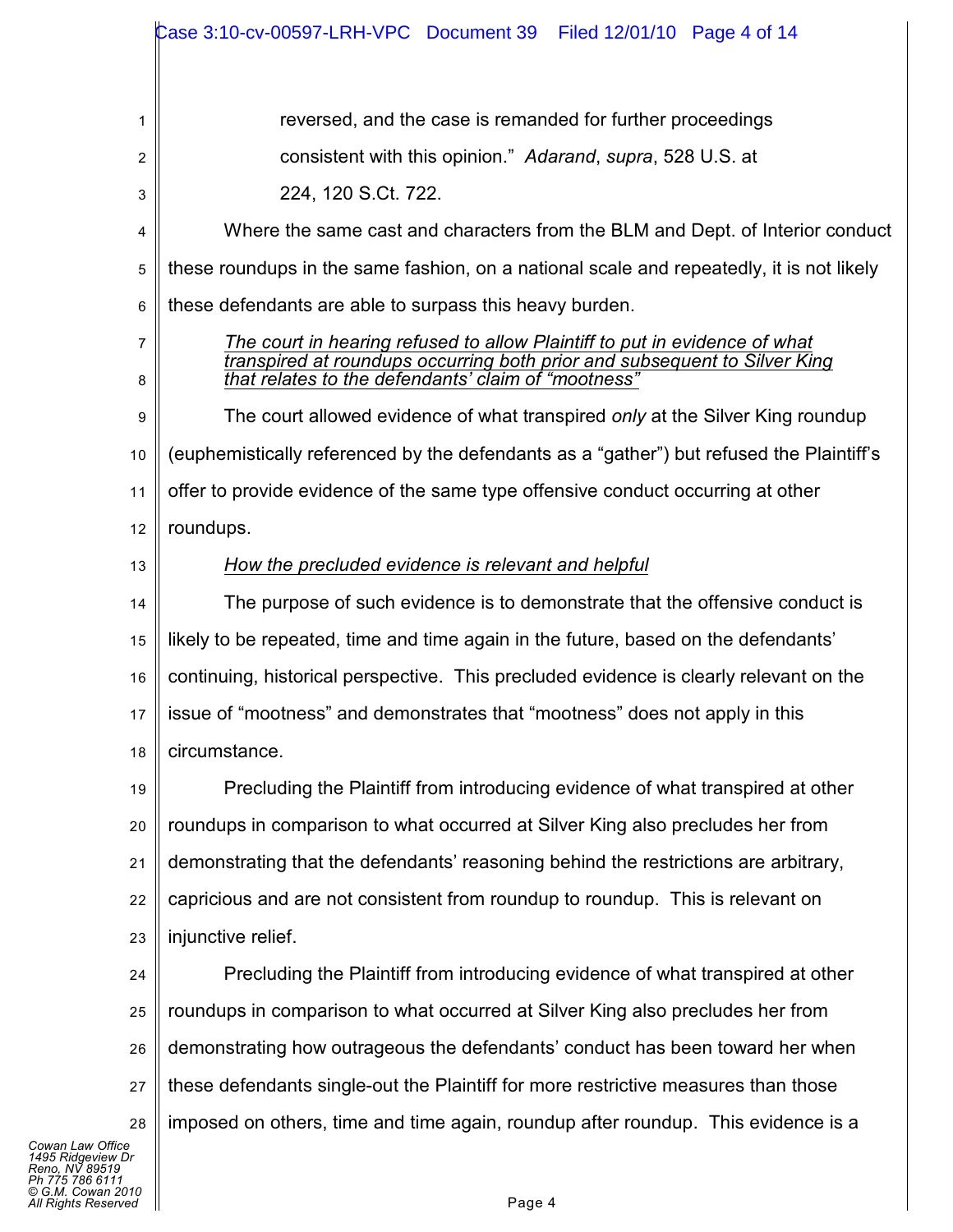## Case 3:10-cv-00597-LRH-VPC Document 39 Filed 12/01/10 Page 5 of 14

1 2 3 relevant showing that repeatedly, the plaintiff has been discriminated against, which in turn is relevant to the issue that such offensive conduct would most likely repeat at future roundups. Of course, this is relevant to First Amendment offenses.

4 5 6 7 8 9 The denied evidence would also demonstrate the motive of the defendants in controlling and hiding the content of information that reaches the public through Laura Leigh. When the defendants are able to control her, they are able to control her ability to report back to the public of what is transpiring with the government's handling of a public resource – wild horses. The evidence is highly relevant on the inappropriate and illegal content-based restrictions to fully protected speech.

10

21

22

23

24

25

26

27

28

*The Precluded Evidence*

11 12 The Plaintiff Laura Leigh was prepared at hearing, to testify to the following: *Twin Peaks Roundup*

13 14 15 16 17 18 19 20 Plaintiff attended the defendants' Twin Peaks roundup north of Susanville, California, August 16 to September 13, 2010. During this time the following occurred: 1. On August 24, 2010 a New York Times reporter and photographer were allowed directly into the horse capture trap during the moment of wild horse captures. At that exact same time, Laura Leigh's press credentials were not being recognized by defendants officials there; and she was precluded from having access to the trap area and held back nearly a half-mile from the trap.

2. On August 24, 2010, Laura Leigh was not allowed to walk on public land to a public road to photograph horses leaving the traps after they had been captured and loaded onto a trailer. When standing in the identical area where other members of the public were allowed to freely pass to and from their cars to the viewing area, Ms. Leigh was instructed to move and go back to the viewing area; that if she refused, it could elevate to the "next level," which she was advised by defendants, meant she could be arrested;

*Cowan Law Office 1495 Ridgeview Dr Reno, NV 89519 Ph 775 786 6111 © G.M. Cowan 2010 All Rights Reserved* Page 5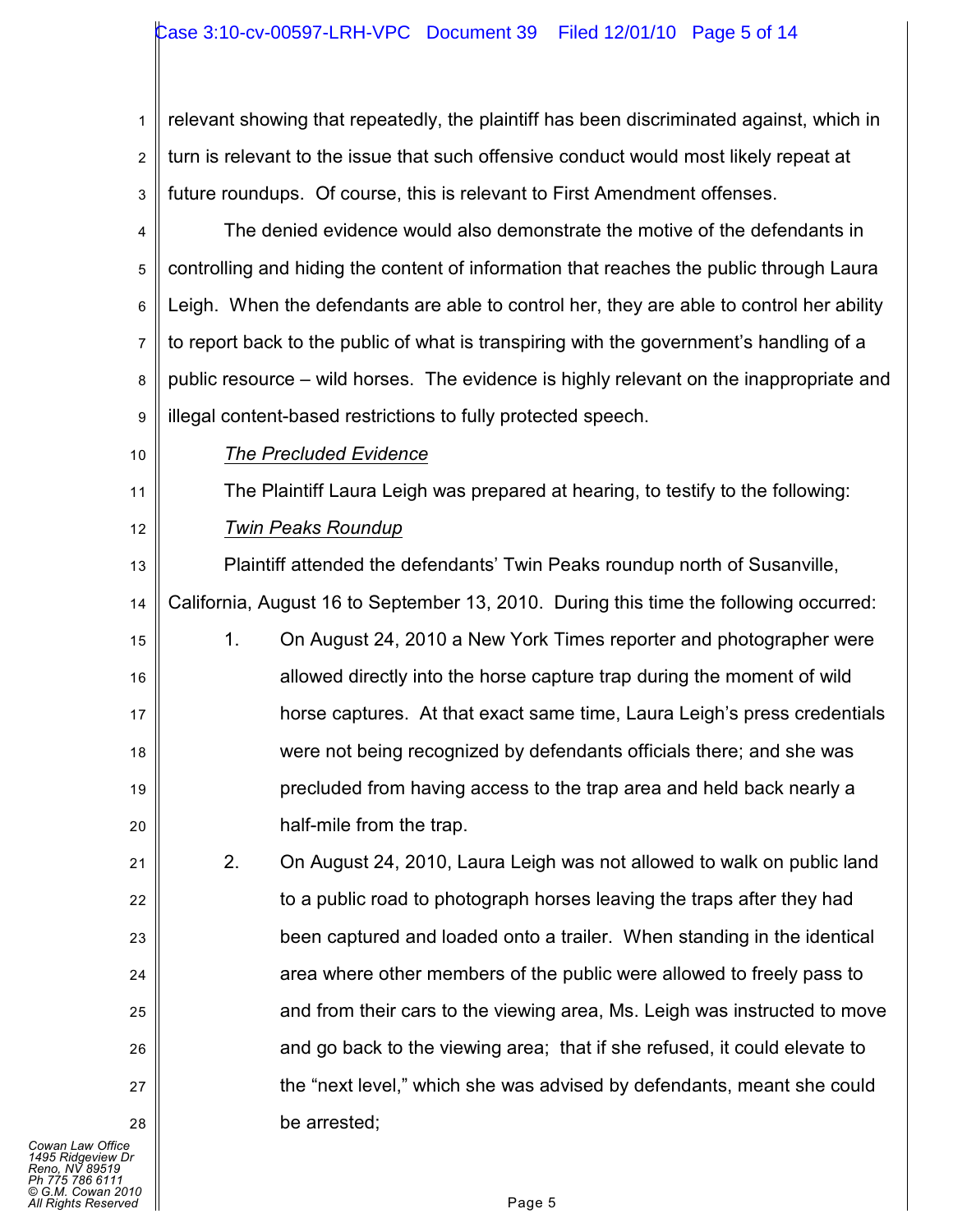|         |    | Case 3:10-cv-00597-LRH-VPC Document 39 Filed 12/01/10 Page 6 of 14                                              |
|---------|----|-----------------------------------------------------------------------------------------------------------------|
| 1       | 3. | August 27, 2010, Mr. Dave Cattoor was caught on video admitting the                                             |
| 2       |    | following:                                                                                                      |
| 3       |    | If somethin' happens we're gonna correct it quickly;                                                            |
| 4       |    | just like we talked about. If it's a broken leg, gonna                                                          |
| 5       |    | put it down. We're gonna slide it on the trailer; same                                                          |
| 6       |    | thing; we're gonna go to town with it. We're not                                                                |
| 7       |    | gonna give them that one shot they want.                                                                        |
| 8<br>9  |    | (Cattoor, August 27, 2010, Twin Peaks roundup) (Emphasis)<br>See Plaintiff's Complaint (Doc 1) p. 16, para. 43. |
| 10      | 4. | August 29, 2010, Ms. Leigh was denied the same access to a "press box"                                          |
| 11      |    | that was used by a videographer approved by the BLM. When Ms. Leigh                                             |
| 12      |    | asked for the same access, the BLM pulled the videographer from the                                             |
| 13      |    | "press box." See, Doc                                                                                           |
| 14      |    | <b>Tonopah Roundup</b>                                                                                          |
| 15      | 1. | This roundup removed horses from two separate BLM herd management                                               |
| 16      |    | areas ("Paymaster" and "Montezuma"). This roundup lasted seven days.                                            |
| 17      |    | The public was given access just one day. On this day, the public did not                                       |
| 18      |    | see the actual capturing of any those horses.                                                                   |
| 19      | 2. | On September 16, 2010, Ms. Leigh was advised by Tom Seley (BLM                                                  |
| 20      |    | Tonopah Field Manager) there would be no press access to the wild horse                                         |
| 21      |    | trap site. After several loads of horses were captured that morning, Ms.                                        |
| 22      |    | Leigh and the group could not see the horses being captured because                                             |
| 23      |    | she and the group were held behind a hill which prevented observation of                                        |
| 24      |    | the trap area. After the horses were captured, and after many were                                              |
| 25      |    | loaded and shipped, Ms. Leigh and group were then allowed to take a                                             |
| 26      |    | look over the hill to see what horses were left. At this point, Ms. Leigh                                       |
| 27      |    | observed an individual she knew to be a reporter for the Las Vegas Sun,                                         |
| 28<br>е |    | who was at the horse trap who had been allowed to photograph at the                                             |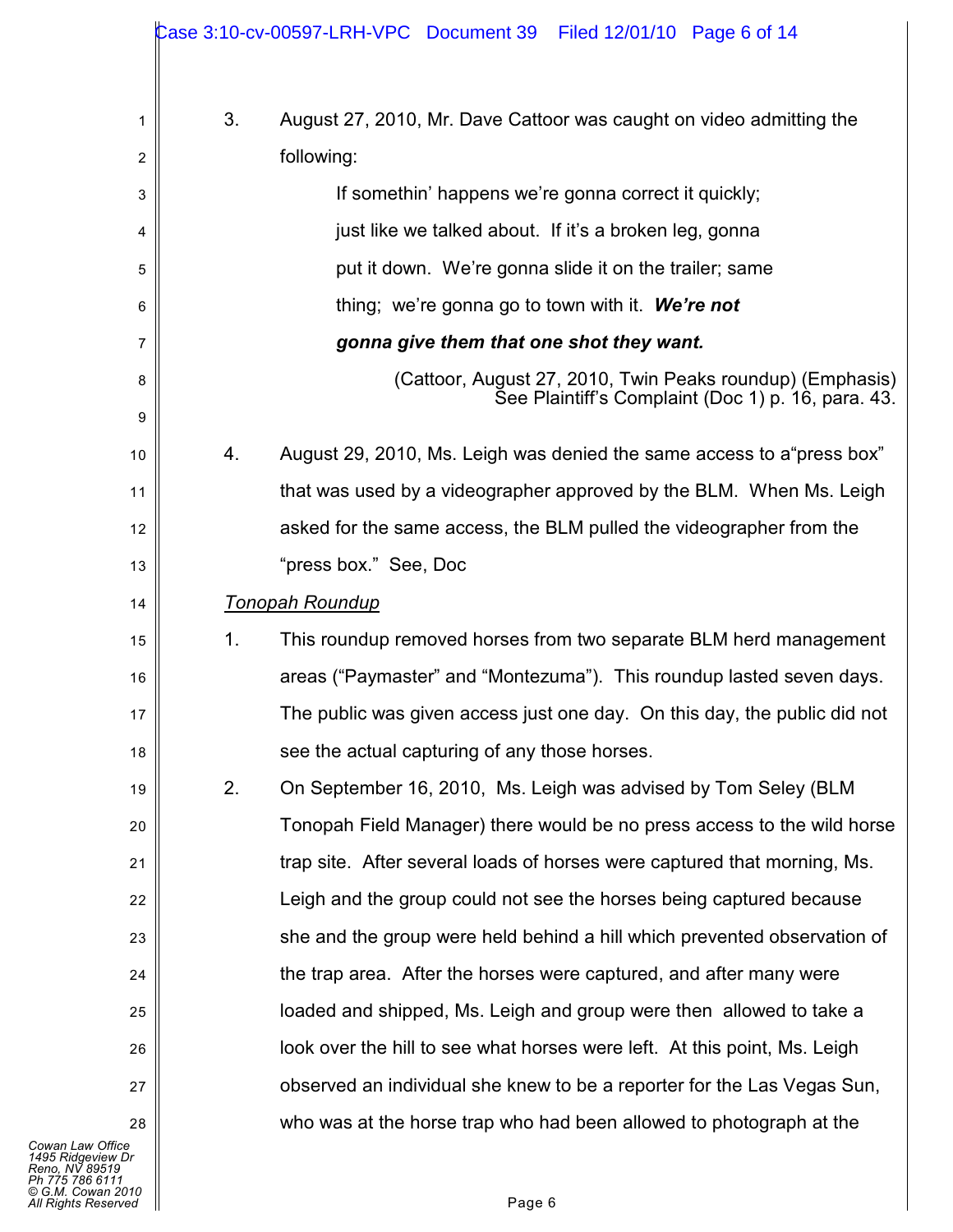| 1                                                                                                                      | trap the entire morning while Ms. Leigh was precluded from the trap and |                                                                              |  |  |  |  |
|------------------------------------------------------------------------------------------------------------------------|-------------------------------------------------------------------------|------------------------------------------------------------------------------|--|--|--|--|
| 2                                                                                                                      |                                                                         | held behind the hill. Ms. Leigh informed Ms. Heather Emmonds (BLM            |  |  |  |  |
| 3                                                                                                                      |                                                                         | public relations specialist) of this disparity who in turn, conveyed this to |  |  |  |  |
| 4                                                                                                                      |                                                                         | Tom Seley (BLM Tonopah field manager) whom Ms. Leigh observed                |  |  |  |  |
| 5                                                                                                                      |                                                                         | standing at the trap with the Las Vegas Sun reporter. Tom Seley then         |  |  |  |  |
| 6                                                                                                                      |                                                                         | comes to speak with Ms. Leigh. Ms. Leigh asked for the same access as        |  |  |  |  |
| 7                                                                                                                      |                                                                         | the Las Vegas Sun reporter. Tom Seley refused her request. Tom Seley         |  |  |  |  |
| 8                                                                                                                      |                                                                         | was told earlier that morning Ms. Leigh was press with Horseback             |  |  |  |  |
| 9                                                                                                                      |                                                                         | Magazine. Tom Seley told Ms. Leigh that morning he did not need her          |  |  |  |  |
| $10$                                                                                                                   |                                                                         | press credentials as he refused to take them from her hand. Ms. Leigh        |  |  |  |  |
| 11                                                                                                                     |                                                                         | informed her Editor who in turn called Tom Gorey, National office BLM.       |  |  |  |  |
| 12                                                                                                                     |                                                                         | The public was allowed to view the rest of loading and the days activities   |  |  |  |  |
| 13                                                                                                                     |                                                                         | were terminated.                                                             |  |  |  |  |
| 14                                                                                                                     | 3.                                                                      | Ms. Leigh filed her case on Silver King because of what had transpired       |  |  |  |  |
| 15                                                                                                                     |                                                                         | previously. This case was filed September 22, 2010. (Doc 1).                 |  |  |  |  |
| 16                                                                                                                     | 4.                                                                      | The following video clip accurately depicts that which is shown, as follows: |  |  |  |  |
| 17                                                                                                                     |                                                                         | http://www.youtube.com/watch?v=p2p3KwmgJ6I                                   |  |  |  |  |
| 18                                                                                                                     |                                                                         | <b>Warm Springs - (after Silver King)</b>                                    |  |  |  |  |
| 19                                                                                                                     | 1.                                                                      | This BLM roundup lasted twelve (12) days from November 2 through             |  |  |  |  |
| 20                                                                                                                     |                                                                         | November 13, 2010.                                                           |  |  |  |  |
| 21                                                                                                                     | 2.                                                                      | The BLM scheduled two public observation days although they limited the      |  |  |  |  |
| 22                                                                                                                     |                                                                         | public and press to only one of these days. Ms. Leigh was advised there      |  |  |  |  |
| 23                                                                                                                     |                                                                         | was no additional time allowed the press.                                    |  |  |  |  |
| 24                                                                                                                     | 3.                                                                      | On November 5, 2010, Ms. Leigh arrives at Warm Springs. This is Ms.          |  |  |  |  |
| 25                                                                                                                     |                                                                         | Leigh's assigned day to observe the roundup.                                 |  |  |  |  |
| 26                                                                                                                     | 4.                                                                      | On November 5, 2010, the BLM did not roundup any horses.                     |  |  |  |  |
| 27                                                                                                                     | 5.                                                                      | On November 5, 2010, Ms. Leigh was allowed to see horses gathered the        |  |  |  |  |
| 28                                                                                                                     |                                                                         | day previously at "temporary holding." Ms. Leigh and others were held        |  |  |  |  |
| Cowan Law Office<br>1495 Ridgeview Dr<br>Reno. NV 89519<br>Ph 775 786 6111<br>© G.M. Cowan 2010<br>All Rights Reserved |                                                                         | Page 7                                                                       |  |  |  |  |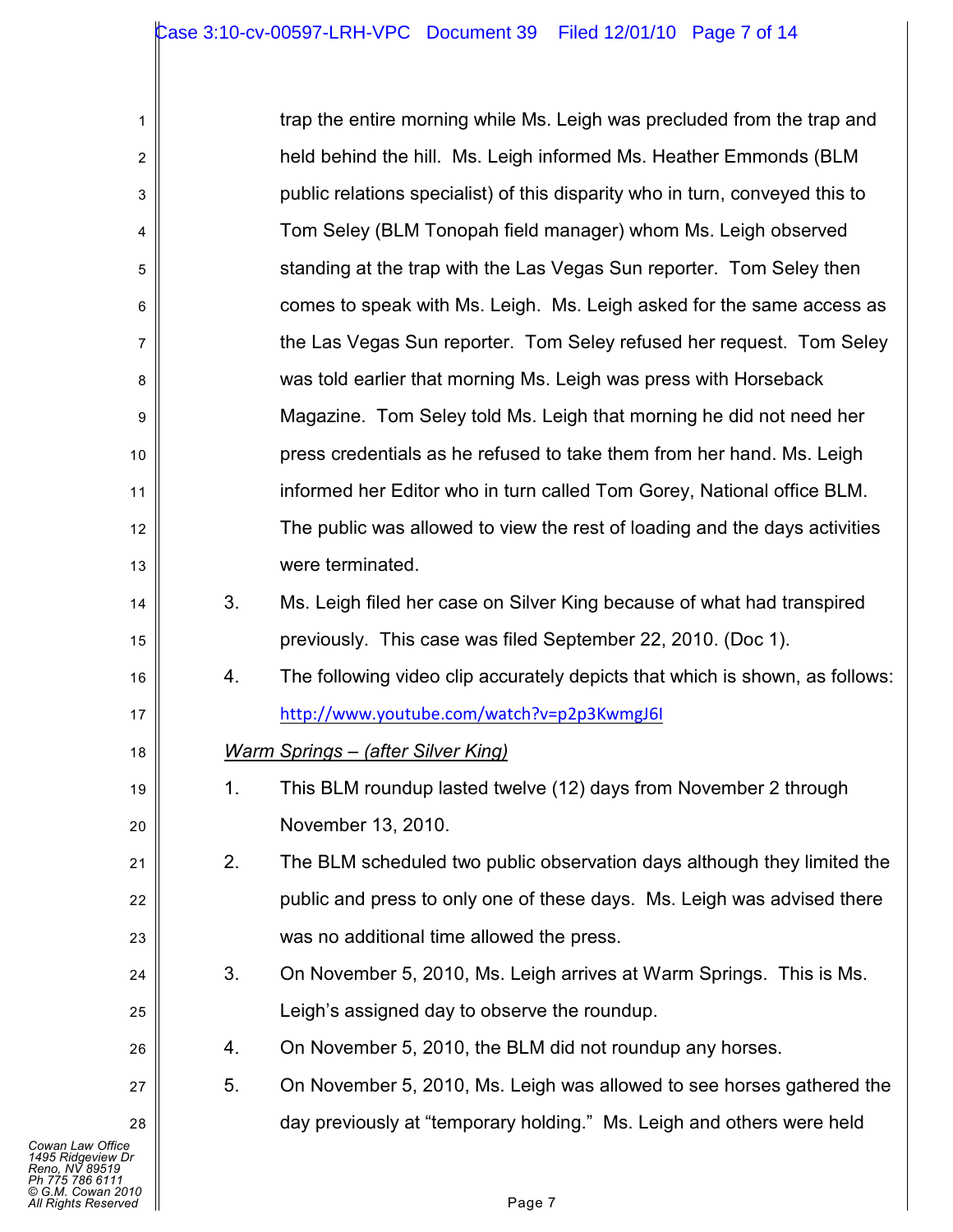| 1                |    | farther than 50 feet from this holding pen. Ms. Leigh and others were not  |
|------------------|----|----------------------------------------------------------------------------|
| $\overline{2}$   |    | allowed to walk around the holding pen, even at 50 feet distance from this |
| $\mathsf 3$      |    | holding pen. Ms. Leigh and others were allowed a total of five minutes at  |
| 4                |    | this location, after which they were asked to leave. The stated reason (by |
| 5                |    | BLM official Tara Martinak) is they (the BLM) did not want to disturb the  |
| $\,6\,$          |    | roundup contractor's family which included a toddler playing within ten    |
| 7                |    | feet of the same holding pen. Ms. Leigh observed the contractor's family   |
| 8                |    | including the toddler and his toys next to the same holding pen. Ms. Leigh |
| $\boldsymbol{9}$ |    | was not able to observe any of the mares or foals within the same holding  |
| 10               |    | pen. The BLM had installed the snow fencing around this same holding       |
| 11               |    | pen.                                                                       |
| 12               | 6. | Ms. Leigh asked if she could come back the second day. Her request         |
| 13               |    | was refused. However, a videographer from an online video magazine,        |
| 14               |    | present the same day Ms. Leigh was allowed to be present, was granted      |
| 15               |    | access to the second observation day because she was not able to see       |
| 16               |    | horses rounded up the first day (the day Ms. Leigh didn't see wild horses  |

rounded up). .

18 19 20 21 22 Beth Slagsvol was prepared at hearing, to tell the court the differences in her access at Moriah versus Silver King. Ms. Slagsvol traveled from South Carolina to testify September 16, 2010. She testified of her observations at Silver King when she was present there late September 2010. In addition to other comparisons Ms. Slagsvol was prepared to testify to the following:

- 1. Ms. Slagsvol attended the Moriah roundup (also in the Ely, Nevada BLM district) which occurred August 27, 2010, prior to Silver King.
- 2. At Moriah, Ms. Slagsvol and her companion Rachel were allowed full access to trap pens and had no visual obstructions to seeing horses captured, loaded, transferred, and handled.

3. At Moriah, Ms. Slagsvol and her companion were allowed to hear the

17

23

24

25

26

27

28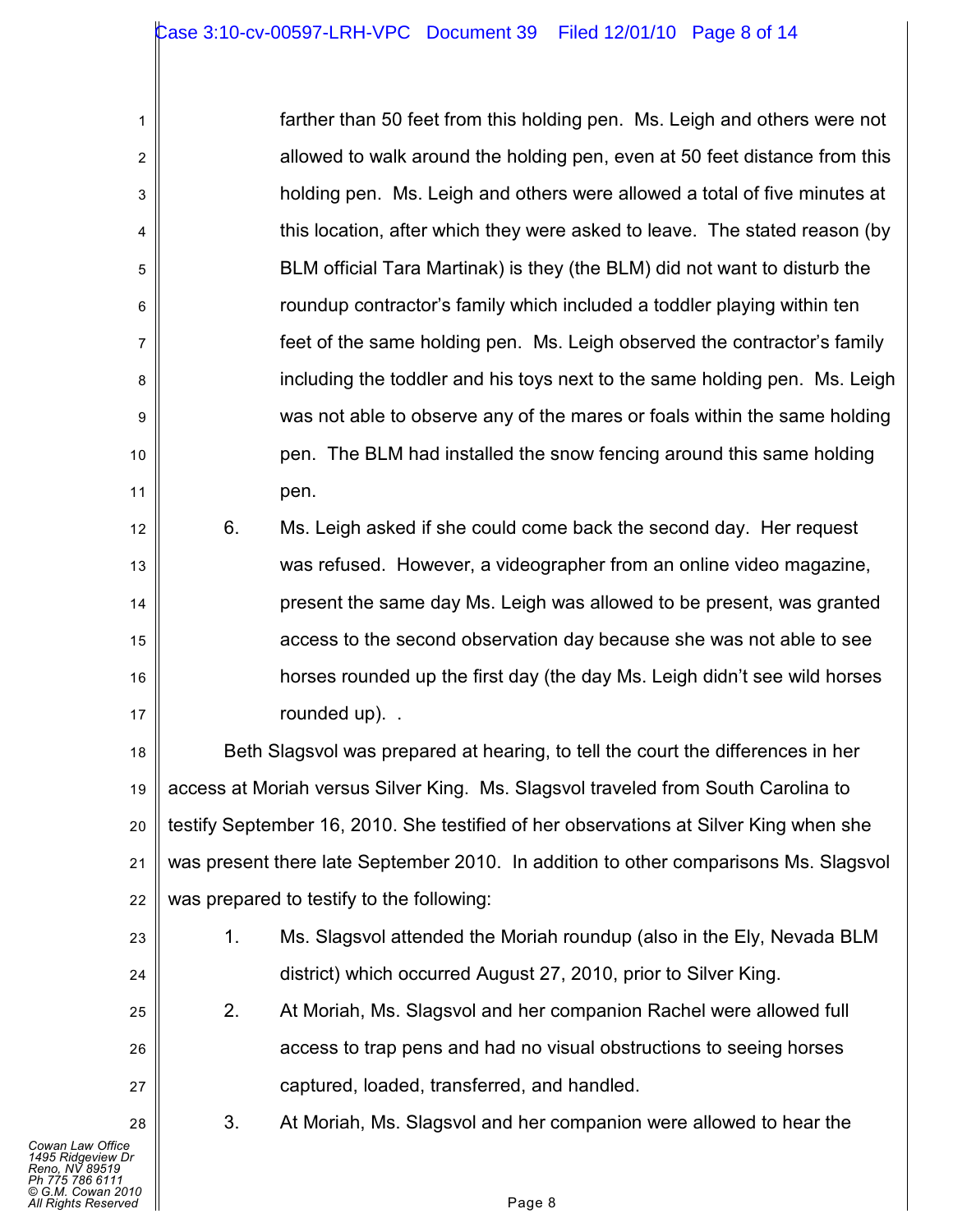|    |                                                                      | Case 3:10-cv-00597-LRH-VPC Document 39    Filed 12/01/10    Page 9 of 14    |  |  |  |  |  |  |
|----|----------------------------------------------------------------------|-----------------------------------------------------------------------------|--|--|--|--|--|--|
|    |                                                                      |                                                                             |  |  |  |  |  |  |
| 1  |                                                                      | helicopter pilot's radio transmissions and comments.                        |  |  |  |  |  |  |
| 2  | 4.                                                                   | When Ms. Leigh was present at Silver King, the access for all, particularly |  |  |  |  |  |  |
| 3  | Ms. Leigh, became much more controlled; and Ms. Leigh appeared to be |                                                                             |  |  |  |  |  |  |
| 4  | persona non grata with the BLM.                                      |                                                                             |  |  |  |  |  |  |
| 5  |                                                                      | Deniz Bolbol was present in court September 16, 2010. Ms. Bolbol was        |  |  |  |  |  |  |
| 6  |                                                                      | prepared to testify to the following:                                       |  |  |  |  |  |  |
| 7  | 1.                                                                   | Ms. Bolbol was present and personally observed when the New York            |  |  |  |  |  |  |
| 8  |                                                                      | Times reporter and photographer were in the trap area at Twin Peaks         |  |  |  |  |  |  |
| 9  |                                                                      | (see above).                                                                |  |  |  |  |  |  |
| 10 | 2.                                                                   | Ms. Bolbol was present at the "roadblock" which occurred during the         |  |  |  |  |  |  |
| 11 |                                                                      | Owyhee roundup; that Ms. Bolbol and Ms. Leigh were refused access to        |  |  |  |  |  |  |
| 12 | the trap area at Owyhee while others from the public were granted    |                                                                             |  |  |  |  |  |  |
| 13 |                                                                      | access.                                                                     |  |  |  |  |  |  |
| 14 | 3.                                                                   | Ms. Bolbol confirms all that Ms. Leigh indicates occurred at Broken Arrow   |  |  |  |  |  |  |
| 15 |                                                                      | (see above).                                                                |  |  |  |  |  |  |
| 16 | 4.                                                                   | Ms. Bolbol was present at the Wild Horse and Burro meeting in Reno,         |  |  |  |  |  |  |
| 17 |                                                                      | Nevada November 2009 when Mr. Don Glen (BLM Director of Wild Horse          |  |  |  |  |  |  |
| 18 |                                                                      | and Burro Program) when he stated, all BLM roundups are open to the         |  |  |  |  |  |  |
| 19 |                                                                      | public every day.                                                           |  |  |  |  |  |  |
| 20 | 5.                                                                   | That the following video link is an accurate depiction of what is displayed |  |  |  |  |  |  |
| 21 |                                                                      | and said by Mr. Don Glen: http://www.youtube.com/watch?v=fvCE5PTIARA        |  |  |  |  |  |  |
| 22 | 6.                                                                   | Ms. Bolbol was present at the BLM Wild Horse and Burro workshop in          |  |  |  |  |  |  |
| 23 |                                                                      | Denver, Colorado in June 2010 when Ms. Leigh questioned Lilly Thomas        |  |  |  |  |  |  |
| 24 |                                                                      | (BLM employee in charge of long-term holding facilities and public access   |  |  |  |  |  |  |
| 25 |                                                                      | protocol) why wild horse holding facilities were being closed to public     |  |  |  |  |  |  |
| 26 |                                                                      | access and why roundups were being restricted from public observation.      |  |  |  |  |  |  |
| 27 |                                                                      | Ms. Bolbol taped the following responses from Ms. Thomas:                   |  |  |  |  |  |  |
| 28 |                                                                      | "Because working with wild horses is not a pretty sight and its very        |  |  |  |  |  |  |
| сe |                                                                      |                                                                             |  |  |  |  |  |  |

*Cowan Law Office*<br>1495 Ridgeview Dr<br>Reno, NV 89519<br>Ph 775 786 6111<br>All Rights Reserved ■<br>All Rights Reserved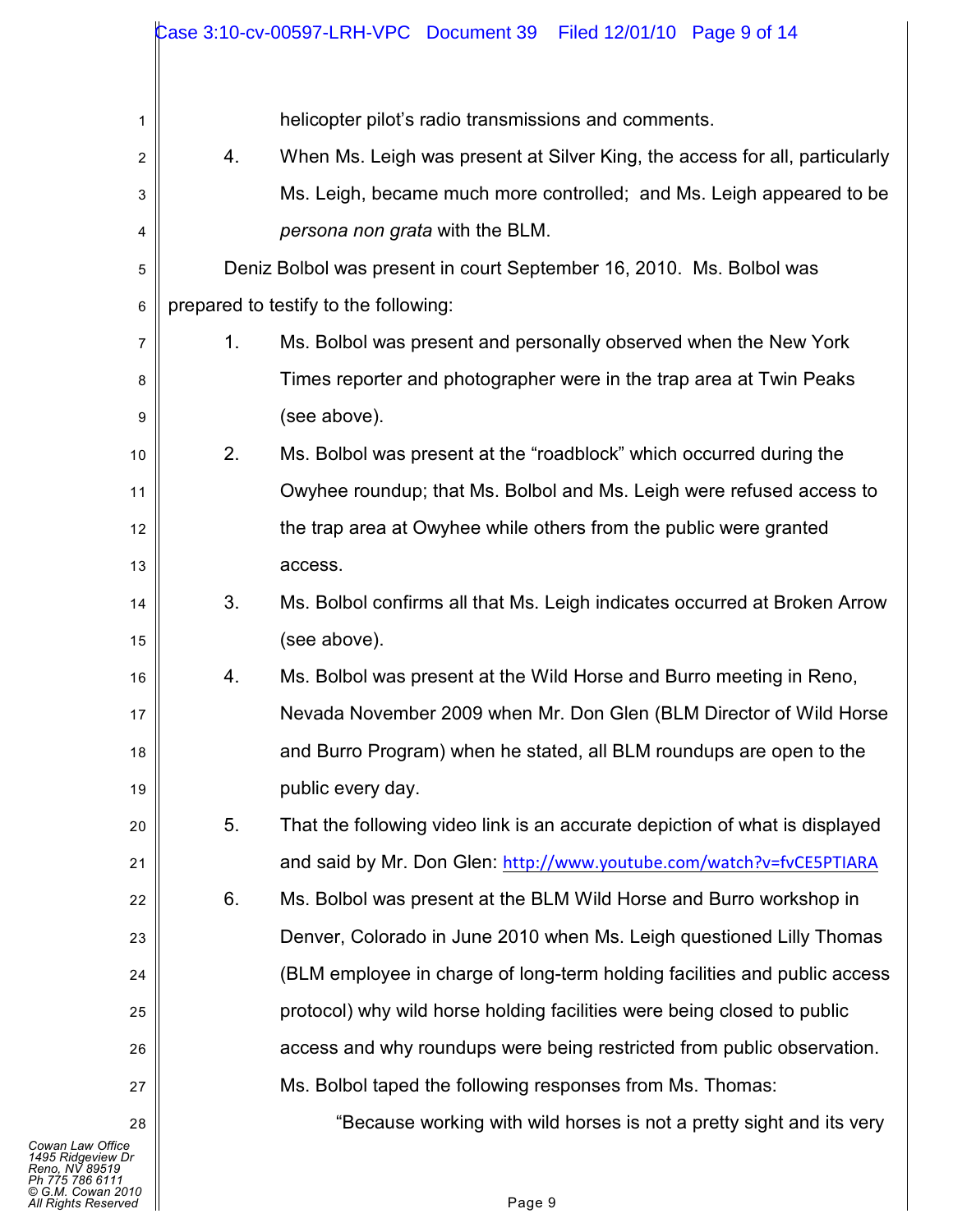|    |                                            | Case 3:10-cv-00597-LRH-VPC Document 39 Filed 12/01/10 Page 10 of 14         |  |  |  |  |
|----|--------------------------------------------|-----------------------------------------------------------------------------|--|--|--|--|
|    |                                            |                                                                             |  |  |  |  |
| 1  |                                            | complicated."                                                               |  |  |  |  |
| 2  | "We're not that good as far as education." |                                                                             |  |  |  |  |
| 3  |                                            | "Its caused us to have a really hard time to try to explain what's          |  |  |  |  |
| 4  |                                            | happening."                                                                 |  |  |  |  |
| 5  | 7.                                         | That the following video link is an accurate depiction of what is displayed |  |  |  |  |
| 6  |                                            | and said by Ms. Thomas: http://www.youtube.com/watch?v=jQ--2u6pvCY          |  |  |  |  |
| 7  |                                            | Debbie Coffey was present in court September 16, 2010. Ms. Coffey was       |  |  |  |  |
| 8  |                                            | prepared to testify to the following:                                       |  |  |  |  |
| 9  | 1.                                         | Ms. Coffey was present and personally observed when the New York            |  |  |  |  |
| 10 |                                            | Times reporter and photographer were in the trap area at Twin Peaks         |  |  |  |  |
| 11 |                                            | (see above).                                                                |  |  |  |  |
| 12 | 2.                                         | Ms. Coffey was present and personally observed when the Las Vegas           |  |  |  |  |
| 13 |                                            | Sun reporter/photographer was photographing in the trap area at the         |  |  |  |  |
| 14 |                                            | Tonopah roundup (see above).                                                |  |  |  |  |
| 15 | 3.                                         | Ms. Coffey was present and personally observed when the discriminatory      |  |  |  |  |
| 16 |                                            | access at Warm Springs (see above).                                         |  |  |  |  |
| 17 | 4.                                         | Ms. Coffey personally made requests to observe Silver King horses           |  |  |  |  |
| 18 |                                            | warehoused at Broken Arrow ("Indian Lakes") for the purpose of adopting     |  |  |  |  |
| 19 |                                            | horses. She was denied access by BLM.                                       |  |  |  |  |
| 20 | 5.                                         | Ms. Coffey sent the FOIA request causing her to receive <b>EXHIBIT 1</b>    |  |  |  |  |
| 21 |                                            | attached. Her request included all documents including an accounting to     |  |  |  |  |
| 22 |                                            | show additional expenses or other reasons why Broken Arrow had closed       |  |  |  |  |
| 23 |                                            | to the public. She was told by BLM's Dean Bolstad there were no             |  |  |  |  |
| 24 |                                            | documents demonstrating additional costs or expenses associated with        |  |  |  |  |
| 25 |                                            | having Broken Arrow open to the public.                                     |  |  |  |  |
| 26 |                                            | <b>Claimed "Mootness" - It's not just roundups</b>                          |  |  |  |  |
| 27 |                                            | The second reason "mootness" is not applicable is because the suit does not |  |  |  |  |
| 28 |                                            |                                                                             |  |  |  |  |

 $\mathbf l$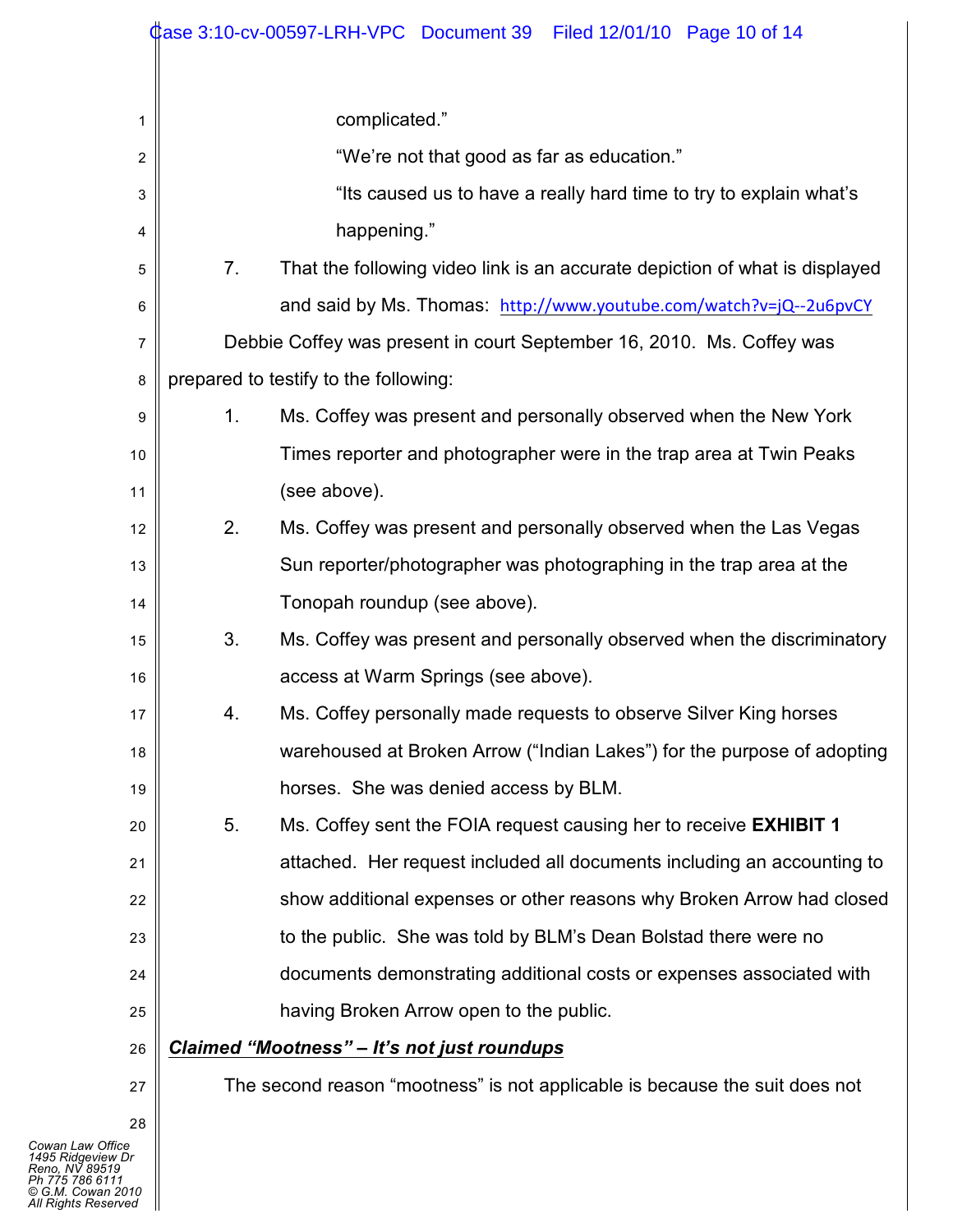1 2 3 4 5 6 7 address just roundups. (See Complaint, Doc 1). Injunctive relief is sought to gain immediate access to horses being warehoused in facilities closed to the public, and to have the public and press observe these horses not just during their capture, but at all stages of their journey through the BLM's wild horse removal program. (See Complaint, Doc 1. See TRO and Amended TRO Motions, Docs 6 and 15. See Preliminary Injunction and Amended Preliminary Injunction Motions, Docs 9 and 16; and all related documents filed therewith).

8

9

18

19

20

21

22

23

24

25

26

27

28

## *The Precluded Evidence*

The Plaintiff Laura Leigh was prepared at hearing, to testify to the following:

- 10 11 12 13 14 1. During the Calico roundup in January 2010, the defendants began shipping horses to a facility know then as "Broken Arrow," now referred to by the BLM as "Indian Lakes." This is designated by the BLM as a shortterm holding facility where horses are "processed" before most are shipped to "long-term" holding facilities closed to the public.
- 15 16 17 2. Prior to mid-June 2010, the BLM gave tours to the public once per week at Broken Arrow. Ms. Leigh toured this several times prior to mid-June 2010. She took photos and video of horses there.
	- 3. Ms. Leigh and her colleagues were, during this time, able to photograph and/or video difficult images involving the horses kept at Broken Arrow including a foal starving to death, an eight month old colt dying because his feet were damaged from the roundup that brought him there, horses with abscesses from pigeon fever, etc. These images were included in published articles and TV news broadcasts.
		- 4. Dean Bolstad, the BLM official who gave tours of Broken Arrow, often complained to Ms. Leigh of the email he would receive as a result of these published images. Mr. Bolstad told Ms. Leigh when he came into his office each Monday, there was so much email, it took him several days to

*Cowan Law Office 1495 Ridgeview Dr Reno, NV 89519 Ph 775 786 6111 © G.M. Cowan 2010 All Rights Reserved* Page 11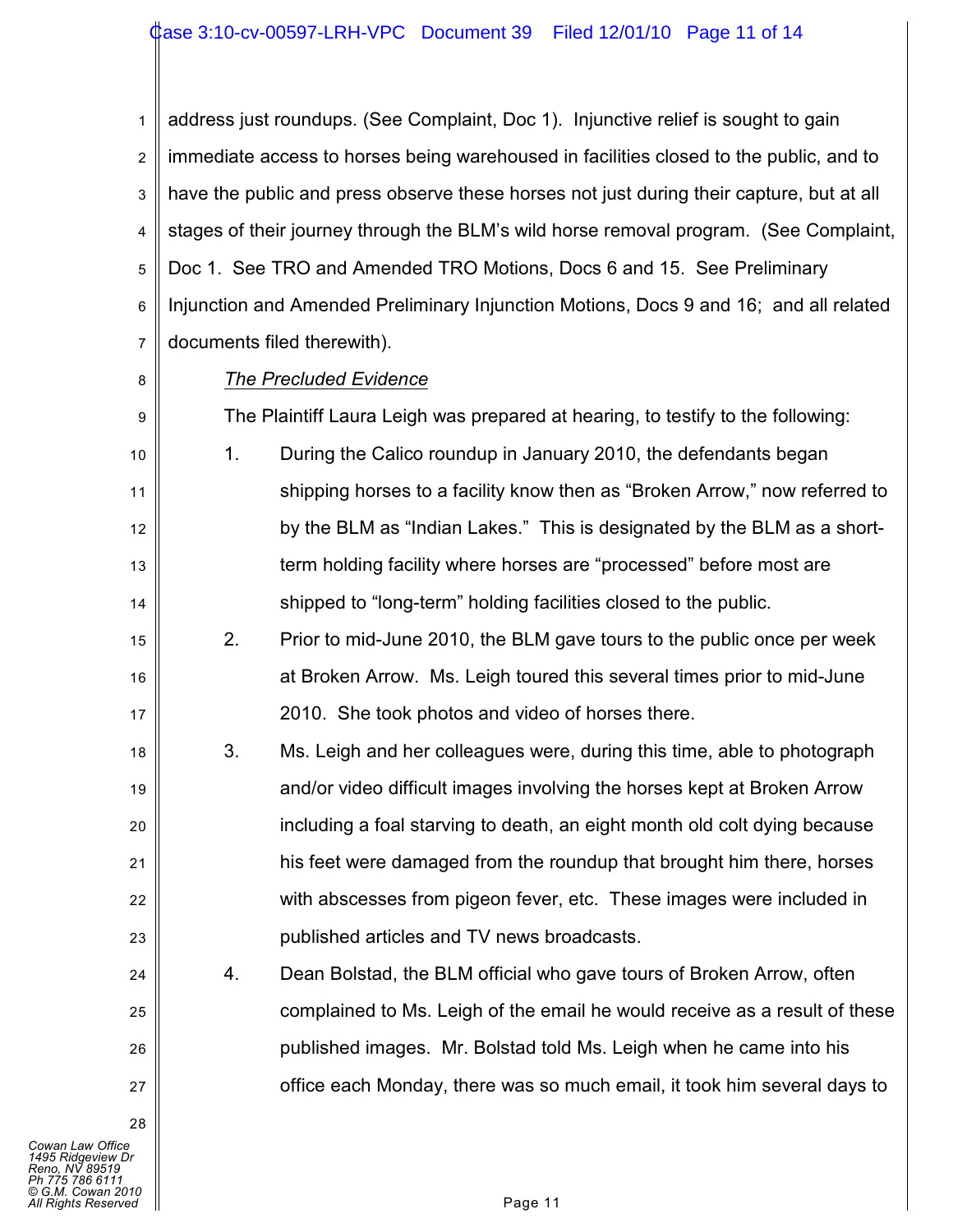| $\mathbf{1}$   |     | respond; that he was overwhelmed by the public's displeasure they          |
|----------------|-----|----------------------------------------------------------------------------|
| $\overline{c}$ |     | conveyed to him in these emails over the images so published.              |
| 3              | 5.  | Mr. Bolstad's email at EXHIBIT 1 attached, was obtained from a Freedom     |
| 4              |     | of Information Request ("FOIA"). This email requests that his (Mr.         |
| 5              |     | Bolstad's) superiors close Broken Arrow ("Indian Lakes") to the public     |
| 6              |     | because there is "damage that is being done to BLM's image as a result     |
| 7              |     | of the tours." And, "John Neil's and our veterinarians reputability is     |
| 8              |     | seriously being compromised by the fall out from the Indian Lakes tours."  |
| 9              |     | (NOTE: John Neil is BLM's acting manager of Broken Arrow).                 |
| 10             | 6.  | Mr. Bolstad's email (EXHIBIT 1) suggests as a reason for closing, that     |
| 11             |     | there had been terrorists threats. Ms. Leigh knows of no such threats and  |
| 12             |     | knows of no calls for investigation into purported terrorist threats.      |
| 13             | 7.  | Mr. Bolstad referred to Ms. Leigh as a terrorist because of her publishing |
| 14             |     | images she obtained from the Broken Arrow tours.                           |
| 15             | 8.  | On June 10, 2010 the BLM closed Broken Arrow ("Indian Lakes") to the       |
| 16             |     | public. All subsequent requests to open the facility back up to the public |
| 17             |     | have since been denied.                                                    |
| 18             | 9.  | Resultant of this closure of Broken Arrow, no horses from Silver King and  |
| 19             |     | other roundups brought there can be viewed by any member of the public,    |
| 20             |     | even those interested in adopting wild horses. Ms. Leigh is informed and   |
| 21             |     | believes also that most all horses brought through Broken Arrow have       |
| 22             |     | been and are continuing to be slated to be shipped to long-term holding    |
| 23             |     | facilities where the public is likewise precluded from observing these     |
| 24             |     | horses. And, the defendants continue this private warehousing to this      |
| 25             |     | day.                                                                       |
| 26             | 10. | Ms. Leigh asked Tom Gorey (BLM's head public relations person located      |
| 27             |     | in Washington D.C.) whether the public ever was given the opportunity to   |
| 28             |     |                                                                            |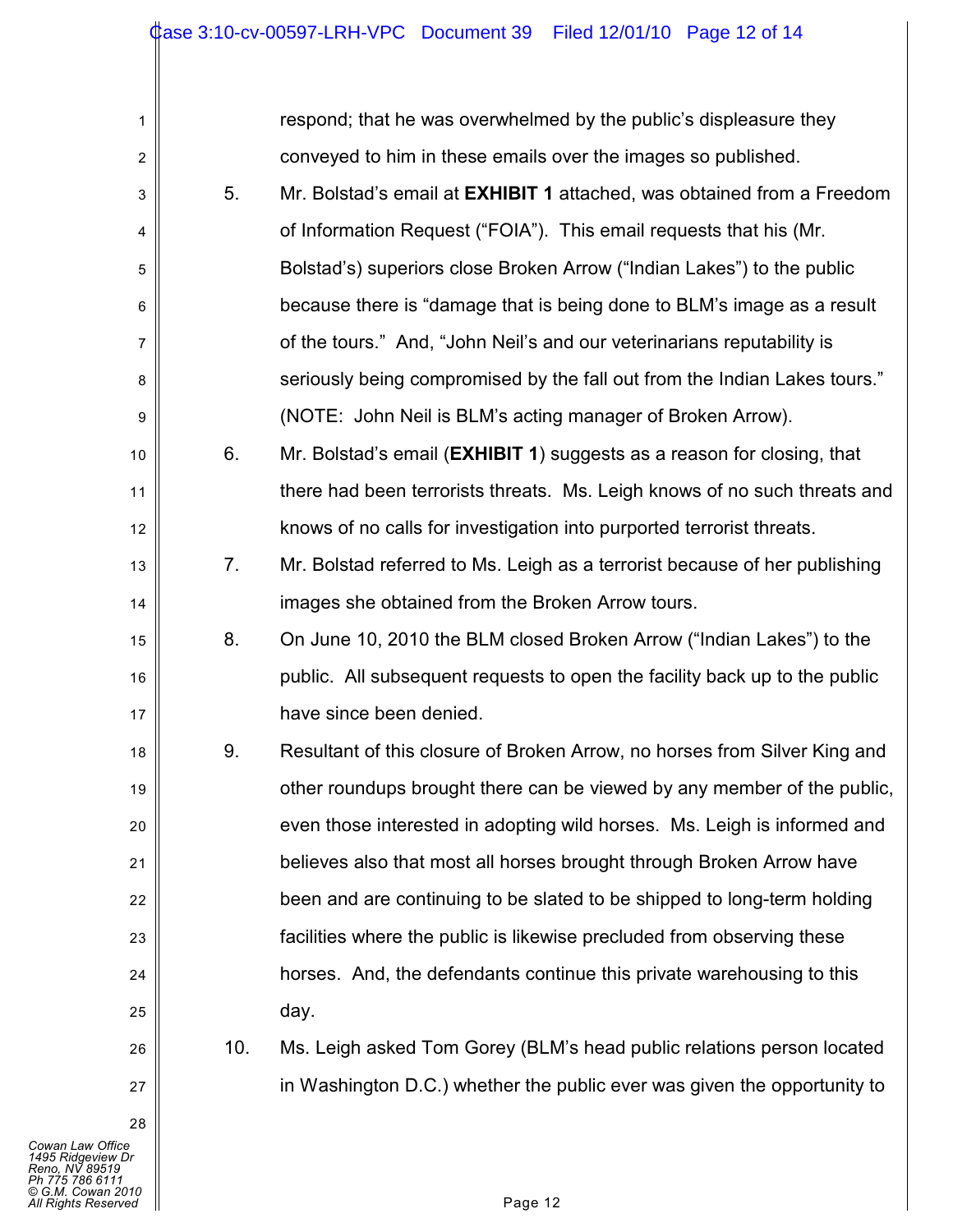| 1              | have input on whether these facilities should be closed to the public. Ms.                |                                                                      |  |  |  |  |  |
|----------------|-------------------------------------------------------------------------------------------|----------------------------------------------------------------------|--|--|--|--|--|
| $\overline{2}$ | Leigh was not able to find public documents that referenced a "public"                    |                                                                      |  |  |  |  |  |
| 3              | comment" period. Mr. Gorey's response to Ms. Leigh was that he could                      |                                                                      |  |  |  |  |  |
| 4              | find no document giving the public opportunity to comment and therefore,                  |                                                                      |  |  |  |  |  |
| 5              | the public was not given such opportunity.                                                |                                                                      |  |  |  |  |  |
| 6              | 11.<br>Ms. Leigh is informed and believes these closed holding facilities where           |                                                                      |  |  |  |  |  |
| 7              | horses are warehoused in private, away from the public's eye, are funded                  |                                                                      |  |  |  |  |  |
| 8              | by public funds.                                                                          |                                                                      |  |  |  |  |  |
| 9              | 12.                                                                                       | Mr. Gorey confirmed with Ms. Leigh that she (Ms. Leigh) was the only |  |  |  |  |  |
| 10             | person sent notification that if she were to pick up a horse from Gunnison                |                                                                      |  |  |  |  |  |
| 11             | Prison, Utah, that SWAT needed to be notified.                                            |                                                                      |  |  |  |  |  |
| 12             | <b>Conclusion</b>                                                                         |                                                                      |  |  |  |  |  |
| 13             | The defendants continue to demonstrate their lack of recognition of authority             |                                                                      |  |  |  |  |  |
| 14             | other than their own. The latest example is Mr. Shepard's statement in declaration that   |                                                                      |  |  |  |  |  |
| 15             | his agency (BLM) has the authority to close public lands for roundups. (See, Doc 20-3,    |                                                                      |  |  |  |  |  |
| 16             | paragraph 6). Mr. Shepard was, when making this statement, aware of the court's           |                                                                      |  |  |  |  |  |
| 17             | decision in Leigh v. Salazar, 3:10-cv-417 wherein the court advised these same            |                                                                      |  |  |  |  |  |
| 18             | defendants that the closure of public land was an unconstitutional prior restraint of Ms. |                                                                      |  |  |  |  |  |
| 19             | Leigh's First Amendment rights. See, Leigh v. Salazar, 2010 WL 2834889 (D. Nev. Jul.      |                                                                      |  |  |  |  |  |
| 20             | 16, 2010)(published slip opinion). Irrespective of the court's prior ruling, the BLM did  |                                                                      |  |  |  |  |  |
| 21             | announce public land closure at Silver King but lifted the closure when becoming aware    |                                                                      |  |  |  |  |  |
| 22             | of this suit.                                                                             |                                                                      |  |  |  |  |  |
| 23             |                                                                                           | Dated this 1 <sup>st</sup> day of December 2010                      |  |  |  |  |  |
| 24             |                                                                                           | RESPECTFULLY SUBMITTED,<br>LAW OFFICE OF GORDON M. COWAN             |  |  |  |  |  |
| 25             |                                                                                           |                                                                      |  |  |  |  |  |
| 26             |                                                                                           | /S/                                                                  |  |  |  |  |  |
| 27             | Gordon M. Cowan Esq. (SBN 1781)<br><b>Attorney for Plaintiff LAURA LEIGH</b>              |                                                                      |  |  |  |  |  |
| 28             |                                                                                           |                                                                      |  |  |  |  |  |